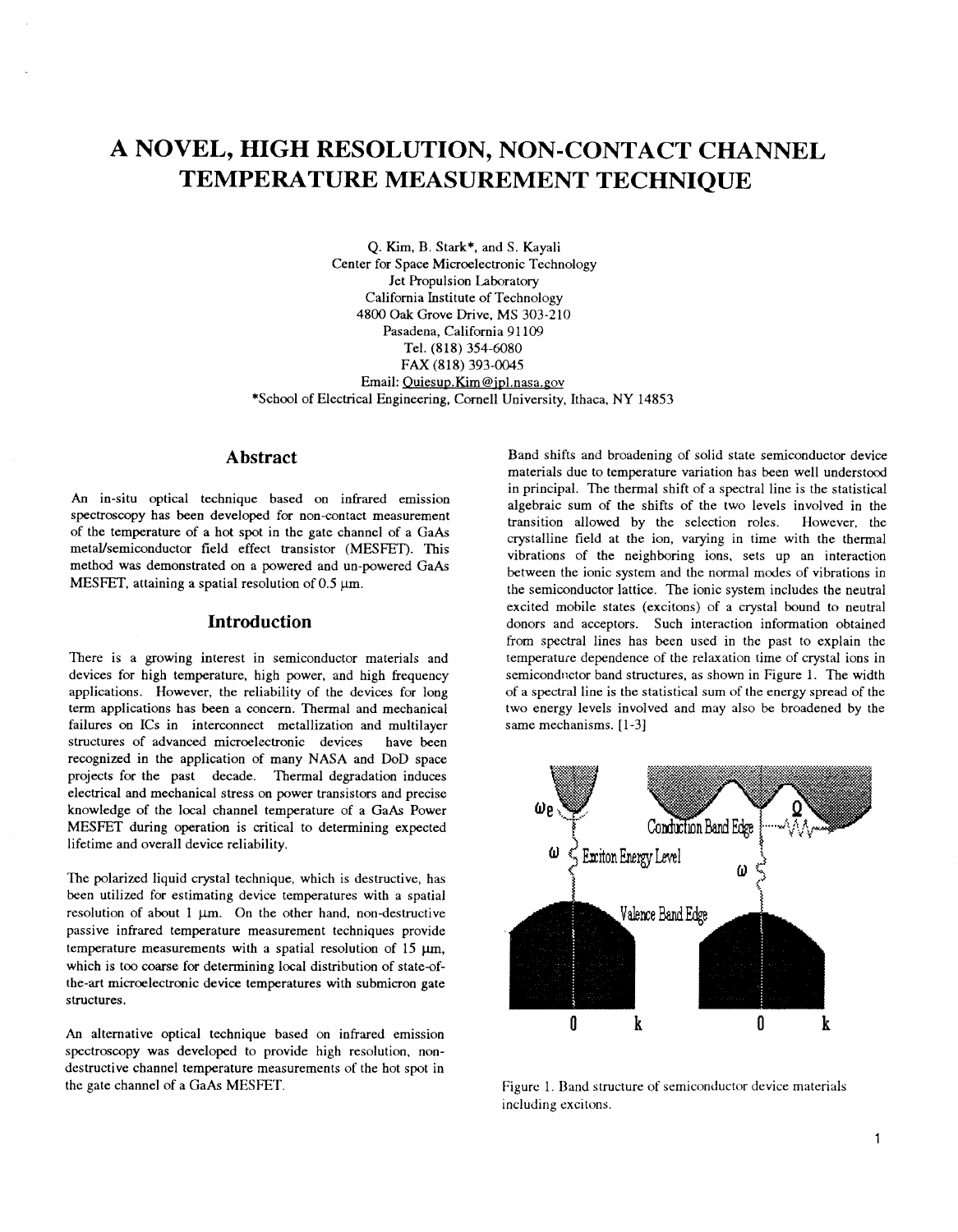Many reports have appeared identifying various photoluminescence (PL) emission characteristics in GaAs multiple-quantum well devices. The spectral characteristics involving the intrinsic and extrinsic radiative recombination of free excitons have been well established to explain the device material quantum-well structures. The intrinsic emissions of the excitons have been observed even at room temperature as dominant radiative transitions. **14-51** The temperature dependence PL spectra of many different GaAs devices can be found elsewhere. [6-71

One of the most practical applications of this spectral dependence of band shifts and broadening of device materials **upon** device temperatures is to predict the temperature of a powered device by calibrating an unpowered device at different controlled temperatures. The true operating temperature of the micron-size powered GaAs MESFET local channel can then be found by measuring the shifts of the spectral band of the multiquantum well devices.

In this paper we describe the novel, nondestructive experimental procedures for channel temperature measurement and then discuss the results of the actual measurements to summarize our conclusions.

# **Experimental**

The thermal dependence on PL from semiconductor material has been well understood in principle, but it has been difficult to utilize optical techniques to measure the emission spectrum from a fabricated device until the advancement of optical manipulation techniques and computer image processing technology. The technology can now precisely locate a onemicron diameter exciting laser beam, such as a helium-neon laser, on a position of IC components that is most vulnerable to thermal degradation due to high power or stress. The PL light collected nondestructively from a specific component of a fabricated device can then supply information of the device, including the temperature profile of the device component.

The method utilizes the latest optical manipulating system, triple grating spectrophotometer technology and up-to-date computer image processing techniques to precisely locate the emission source of the ICs most vulnerable to power system operation. **A**  dual micromanipulator is coupled to a thermoelectrically cooled photomultiplier tube (PMT), wavelength scanning system, and conventional lock-in amplifier to detect and amplify the extremely fine device response or photoluminescence (PL) light of the IC gate materials. Computer data processing techniques were employed to boost system sensitivity for signal analysis.

[Figure 2](#page-2-0) shows a diagram of the PL measurement system. The technique uses a well-focused incident laser beam to generate electron-hole pairs in the semiconductor gate material.

The basic setup consists of three major parts: (a) an optical probing stage with a microscope, (b) a gated monochromatic-intensifier with a cooled photomultiplier tube and, (c) data processing and control computer. The micromanipulator adjusts a specific gate portion of a device under test onto the miniaturized focused probing helium-neon ion laser beam. This allows the illuminating photons to excite the valance band electrons to conduction bands in the active channel of the GaAs MESFET. Some of the free electrons and holes will bind together to form excitons near the doping ions next to the conduction bands. Some of these impurity bound excitons will be de-excited into the valence band by interacting with the excitons and the lattice phonons. When this transition occurs the photons will be emitted in all directions. The spectrophotometer monitors the emission spectrum modulated by the excitons near to the conduction bands. The emission exciton bands will be modulated by the lattice phonons, which represent the temperature information of the microelectronic device under tests. The spectrophotometer used for these tests was Jarrell-Ash Monspec 27. Thermoelectrically cooled photomultiplier tube (Hamamatsu R943-02/RCA 31032) was used for the detection of the spectrophotometer. The detected signal was preamplified by an Ithaco Model 164 prior to being fed into an Ithaco Dynatrac 393 **Lock-In** amplifier. The whole system was controlled by a personal computer. This system was also equipped with an electronic strobing or grating capability, so that it could determine the timing of the device performance and band edges of optical emission

A micromanipulator stage with a resolution of  $0.1 \mu m$  was used to position the device under test so that the laser beam exclusively impinges at the desired position of the device. light emitted from the illuminated spot on the device was reflected by a beam splitter to a chopper and then focused onto the spectrometer slit. The light signal was also low-pass filtered to discriminate against illuminating laser wavelength. The output of the lock-in amplifier is digitized, and then processed in a personal computer to obtain the spectrum of infrared emission stimulated by the laser beam.

The GaAs power MESFETs (see Figure 3a and 3b) used for this investigation were mounted on Cu/W carrier, and the JPL hybrid laboratory bonded the wires for controlling gates and power supply.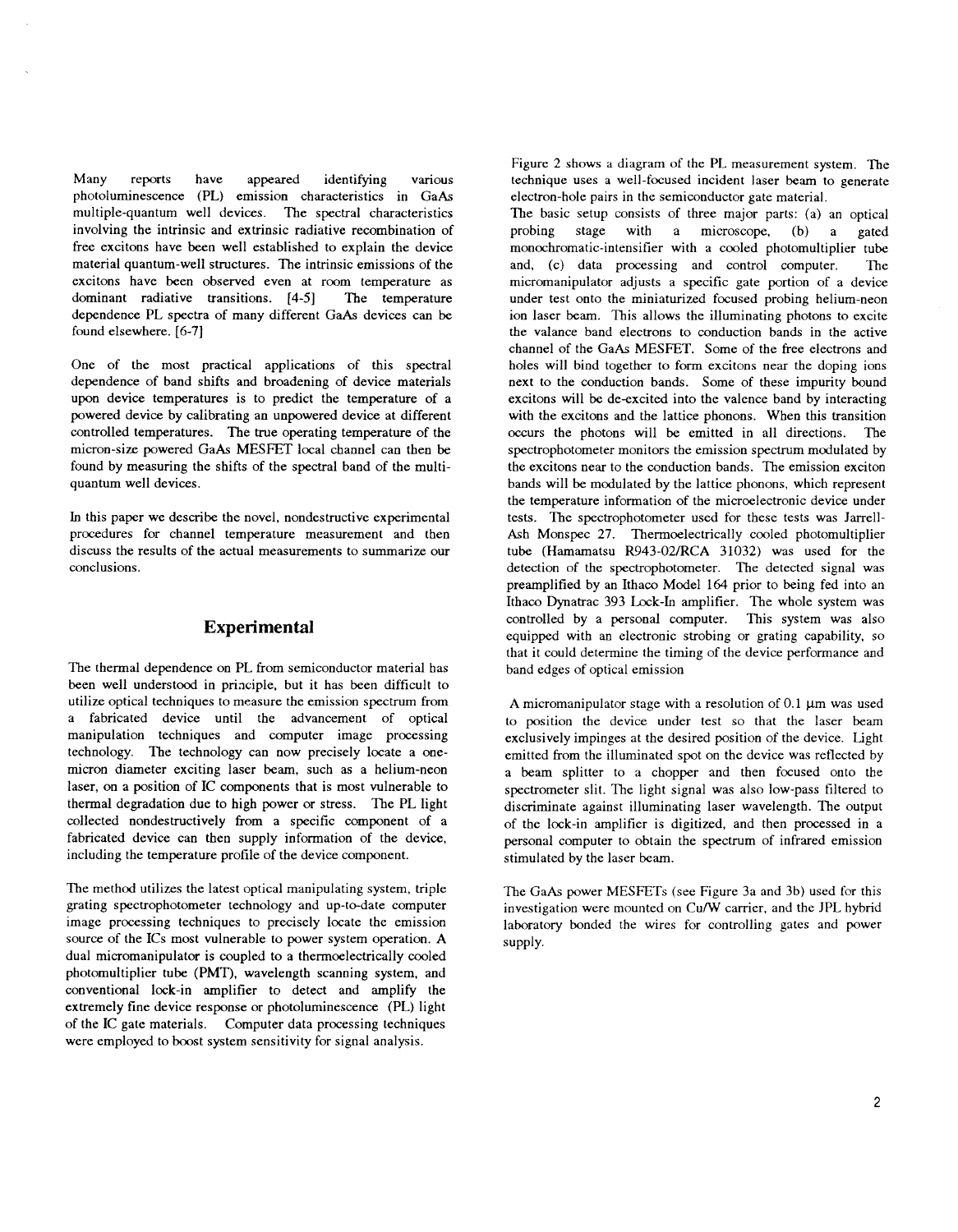<span id="page-2-0"></span>



Figure 2. Diagram of channel temperature measurement system **Results and Discussion** 

Figure 3a. Commercially available GaAs MESFET used for this study.  $T =$ Channel Temperature

Figure 3b. Cross-section of a typical **GaAs MESFET.** 

The emission spectrum of GaAlAs gate material of commercially available GaAs MESEETs was reproduced to identify the reported donor bounded exciton bands with no power applied, at temperatures of -188.4°C and 25.9°C. As shown in Figure 4, the emission peak at wavelength of 877.0 nm for the higher temperature (25.9°C) exceeded that (867.0 nm) for the lower temperature  $(-188.4^{\circ}C)$  by about 10 nm. The peak at 632.8nm is the filtered reference peak of the exciting He-Ne laser.

In another measurement run of the same setup, not indicated in the figure, the exterior of the device was maintained at -188.4°C and power was applied; the emission peak wavelength (871.5nm) for this case was 4.5 nm greater than that for the zero By linear extrapolation, this power case at -188.4°C. wavelength shift indicates that under power, the temperature of the gate rose about 96°C above the device operating temperature of -188.4"C. The obtained results were in general agreement with theoretical calculations [1-4] using equation (1).

$$
E_{\rm cv} (T) - E_{\rm cv} (T_0) = -\alpha (T + \beta)
$$
 (1)

where,

 $T<sub>o</sub> =$  Operating Temperature

 $E_{c}$ = Energy Bandgap

- $\alpha$  = Slope of the Extended Plot (Fitting Parameter)
- $\beta$  = Debye Temperature (Fitting parameter).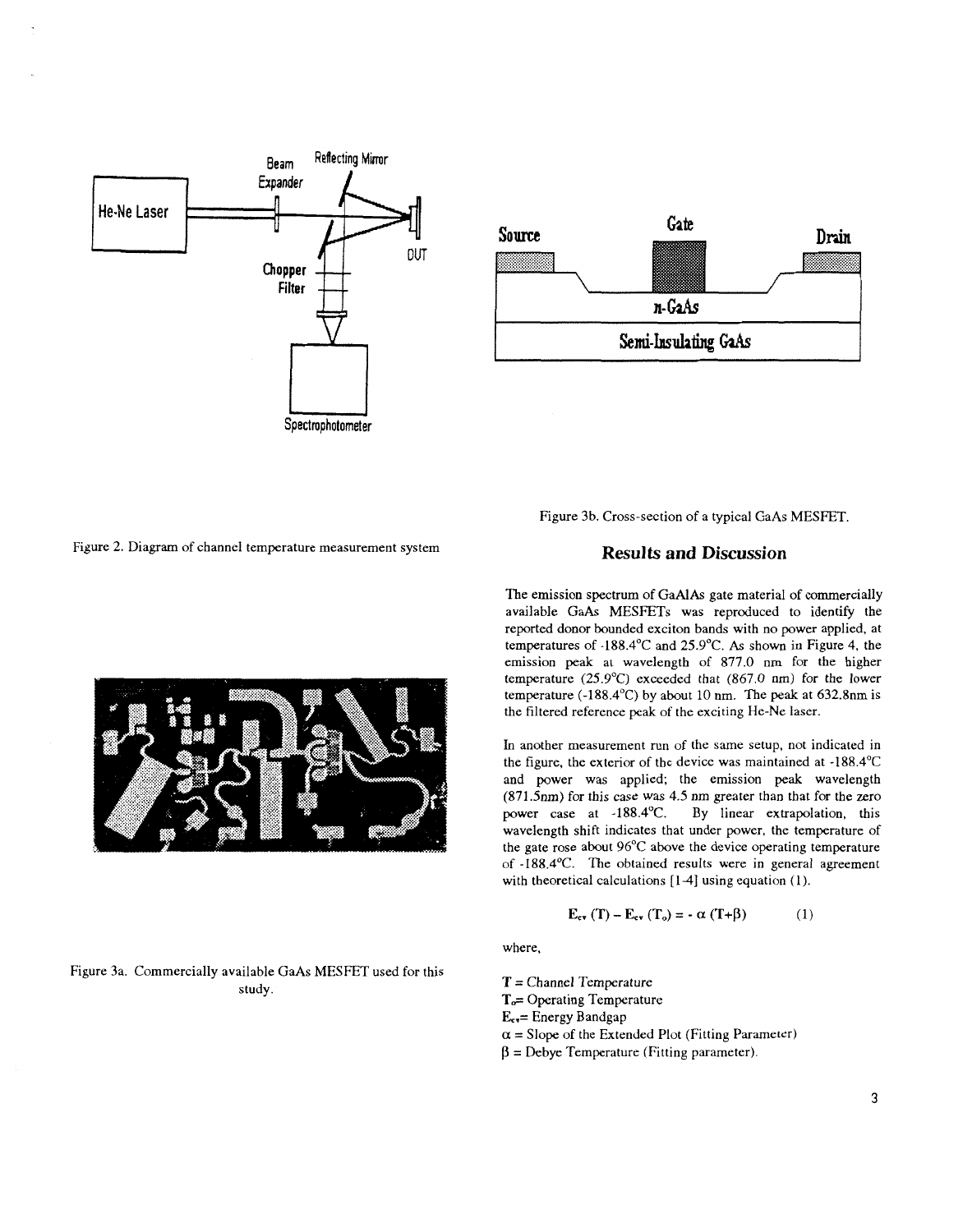The test system constructed, which utilized the general setup of these tests and some of the equipment used in the Microelectronic Advanced Laser Scanner (MEALS), was reported elsewhere[8]. Utilizing the micromanipulator stage, a He-Ne laser beam  $(\lambda=6238$  Angstrom) with a beam diameter of **0.9** microns was precisely adjusted to the exact gate position  $(resolution less than 0.1 µm) of the GaAs MESFFT device.$ Discriminating emission light signal from the illuminating light was achieved by placing a low-band pass filter between the reflecting mirror (beam splitter) and the spectrometer, as shown in [Figure](#page-2-0) **2.** A lock-in amplifier, equipped with a cooled photomultiplier tube, was used for the detection of standard synchronous signals. Data collection and manipulation was performed using a personal computer with the appropriate software tools.

A commercially available GaAs MESET, with gate dimensions of 0.5 micron (refer Figure 3b), was mounted in the test fixture and emission spectra were successfully obtained. The emission spectrum obtained by this test setup, shown in Figure 4, indicates that this technique can be effectively manipulated to collect extremely faint gate emission spectra. The collected emission spectrum, as shown in Figure 4, from the free excitons and impurity bound excitons were identified and measured at two different temperatures. The free exciton emission band shift of the unpowered GaAs MESFET gate was calibrated by the **two**  different temperatures of **25.9** and -188.4"C. The shift was 10.0 nm. In order to remotely measure the local temperature rise of the gate due to the device operation, the emission band shift of the same gate from unpowered to powered were monitored at one (-188.4"C) of the calibrated low temperatures. The shift was 4.5 nm.

The technique exploits the temperature dependence of the wavelength of the peak of the stimulated infrared emission spectrum. This wavelength increases approximately linearly with temperature - a consequence of the fact that the energy band **gap**  of these semiconductor material decreases with temperature. Thus, if the temperature dependence of this wavelength is known, it can be used to determine the local temperature in the device while operating at various power levels.

It is well known that the emission bandshift of a semiconductor material is inversely proportional to the material temperature **[2-**  71 due to the first approximation of the electron-exciton interaction at this temperature range. Thus utilizing the bandshifts, one can calculate the localized hot gate temperature rise of the powered device under test. Equation **(1)** and information summarized in Table **I** reveal that the localized hot gate temperature of the device rose by 96°C during the operation at -188.4"C. The temperature rise was also compared with conventional IR measurement technique, which has resolution of between **15** and 100 microns. The average temperatures rise with this technique was about 74°C.

Table **I.** Summary of band shift data

| Test<br>Temp.(°C) | Wavelength<br>$(\mu m)$ | Power<br>Applied |
|-------------------|-------------------------|------------------|
| 25.9              | 877                     | Νo               |
| $-188.4$          | 871.5                   | Yes              |
| $-188.4$          | 867                     | No               |

**Gate Temperature Rise** = **T-To**  = **(259°C** + **188.4"C) X**  <sup>=</sup>**96.4** *c.*  **(871.5** - **867.0)/(877.0** - **867.0)** 



Figure 4. Typical Emission Spectrum of the GaAs MESFET Gate.

### **Summary**

A novel, optical, non-contact technique for the measurement of the channel temperature of GaAs and other direct bandgap semiconductor was developed. The technique based on infrared emission spectroscopy was demonstrated on commercially